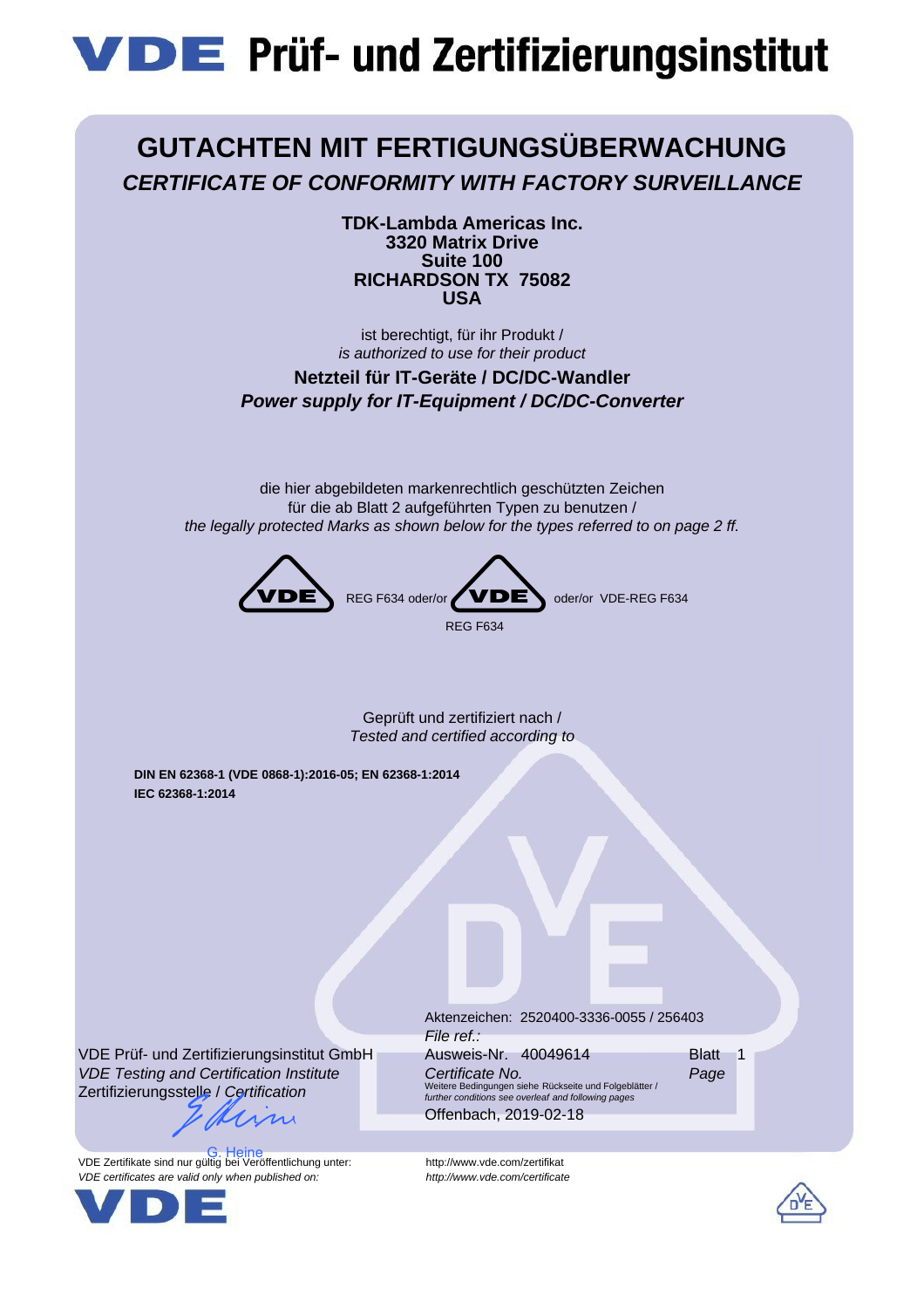### **VDE Prüf- und Zertifizierungsinstitut Gutachten mit Fertigungsüberwachung**

Name und Sitz des Genehmigungs-Inhabers / *Name and registered seat of the Certificate holder* TDK-Lambda Americas Inc., 3320 Matrix Drive, Suite 100, RICHARDSON TX 75082, USA

Aktenzeichen / *File ref.* Datum / *Date* 2520400-3336-0055 / 256403 / TL4 / KRZ 2019-02-18

Dieses Blatt gilt nur in Verbindung mit Blatt 1 des Gutachtens mit Fertigungsüberwachung Nr. 40049614. *This supplement is only valid in conjunction with page 1 of the Certificate of Conformity with factory surveillance No. 40049614.*

### **Netzteil für IT-Geräte / DC/DC-Wandler** *Power supply for IT-Equipment / DC/DC-Converter*

Typ(en) / *Type(s)*

#### **DDA\*\*\*(N or I)-%%%%-xxxx–(bbb)-y**

Typenschlüssel s. Anlage Nr. 100 / 2019-02-18

Fachgebiet TL4 *Section TL4*

*Types code s. appendix no. 100 / 2019-02-18*

*200 + 300 / 2019-02-18*

\_\_\_\_\_\_\_\_\_\_\_\_\_\_\_\_\_\_\_\_\_\_\_\_\_\_\_\_\_\_\_\_\_\_\_\_\_\_\_\_\_\_\_\_\_\_\_\_\_\_\_\_\_\_\_\_\_\_\_\_\_\_\_\_\_\_\_\_\_\_\_\_\_\_\_\_\_\_\_\_\_\_

VDE Prüf- und Zertifizierungsinstitut GmbH

*VDE Testing and Certification Institute*

Weitere Angaben siehe Anlage *Further information see appendix*

 $\overbrace{\mathsf{D'E}}$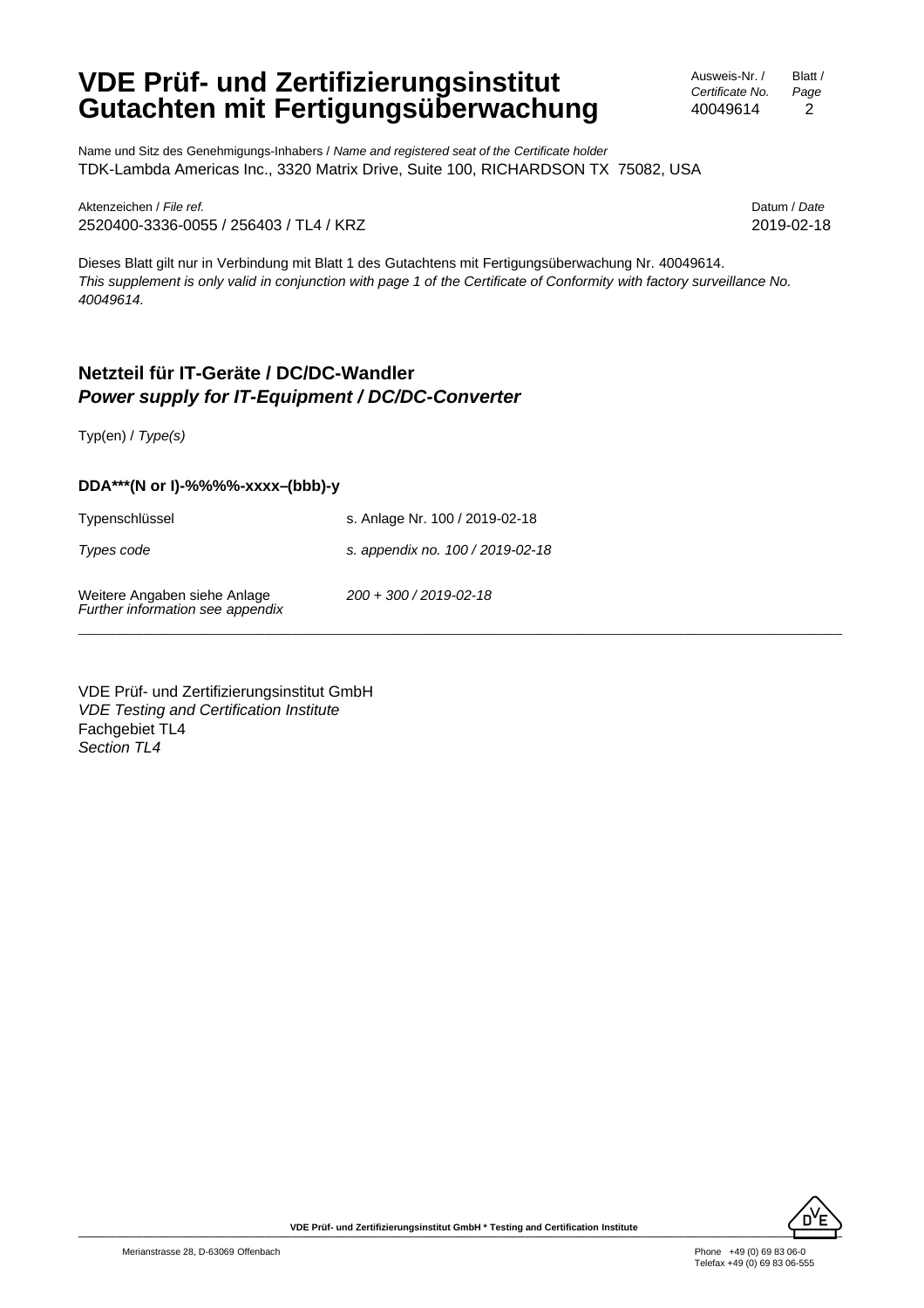### **VDE Prüf- und Zertifizierungsinstitut Gutachten mit Fertigungsüberwachung**

Ausweis-Nr. / *Certificate No.* 40049614

Beiblatt / *Supplement*

Name und Sitz des Genehmigungs-Inhabers / *Name and registered seat of the Certificate holder* TDK-Lambda Americas Inc., 3320 Matrix Drive, Suite 100, RICHARDSON TX 75082, USA

Aktenzeichen / *File ref.* Datum / *Date* 2520400-3336-0055 / 256403 / TL4 / KRZ 2019-02-18

Dieses Beiblatt ist Bestandteil des Gutachtens mit Fertigungsüberwachung Nr. 40049614. *This supplement is part of the Certificate of Conformity with factory surveillance No. 40049614.*

### **Netzteil für IT-Geräte / DC/DC-Wandler** *Power supply for IT-Equipment / DC/DC-Converter*

**Fertigungsstätte(n)** *Place(s) of manufacture*

Referenz/*Reference* **30014661**

TDK-Lambda Americas Inc. 3320 Matrix Drive Suite 100 RICHARDSON TX 75082 USA

VDE Prüf- und Zertifizierungsinstitut GmbH *VDE Testing and Certification Institute* Fachgebiet TL4 *Section TL4*